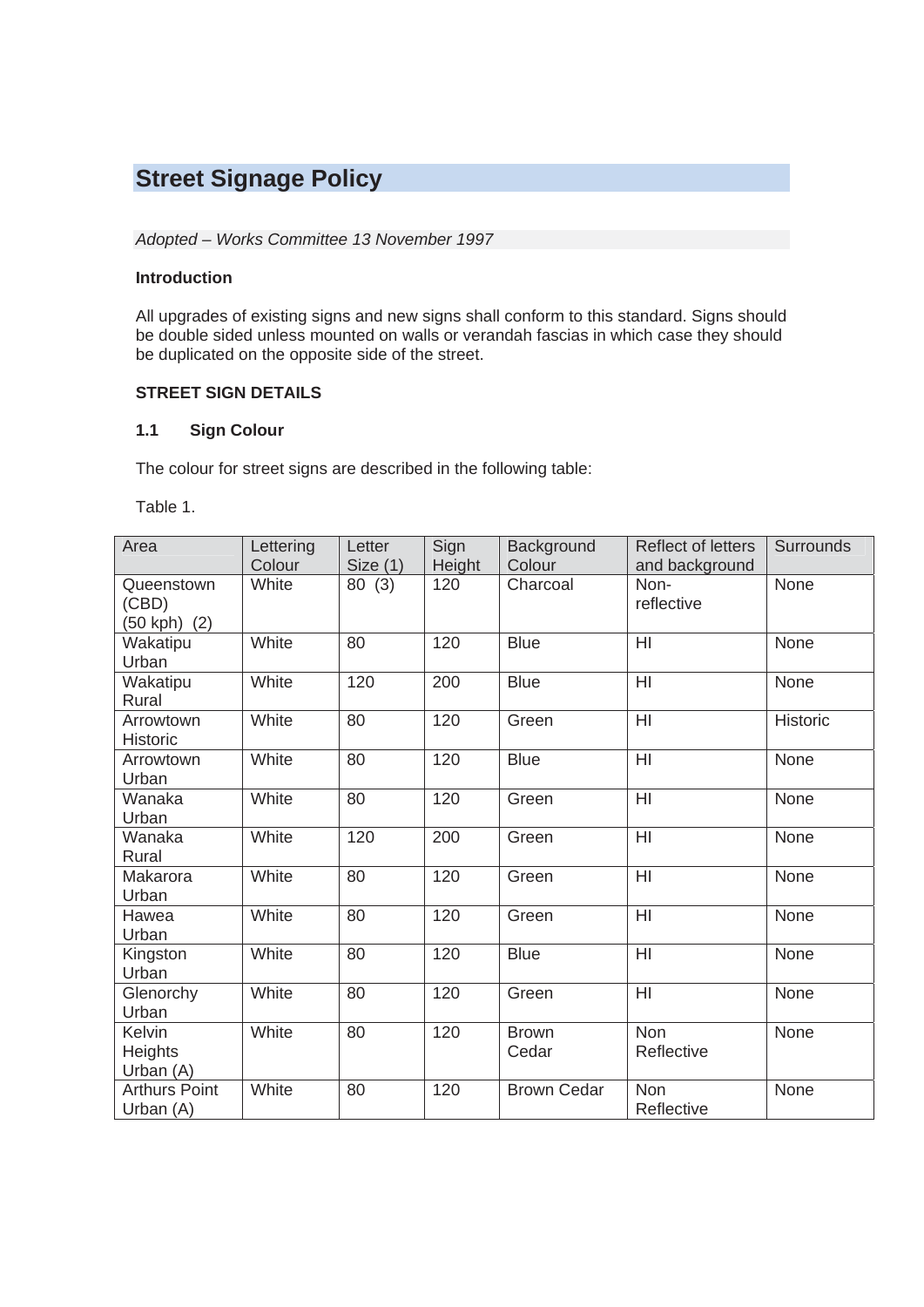## **NOTE**

- 1. Lettering details shall be in accordance with Series D upper case alphabet as per Appendix AI of TNZ Manual of Signs and Markings Part 1: Traffic Signs.
- 2. Refer to attached maps for details of areas.
- 3. Legend Type is Swiss Condensed.
- 4. The subdivisions have special hand carved cedar signs with gothic legend and is difficult to read.

The sign facing materials shall conform with AS/NZS 1906:1:1993 Retroreflective Materials and Devices for Road Control Purposes Part 1 : Retroreflective Materials.

| Avenue           | <b>AVE</b> | Freeway       | <b>FWY</b> |
|------------------|------------|---------------|------------|
| <b>Boulevard</b> | <b>BVD</b> | Highway       | <b>HWY</b> |
| Close            | СL         | Parade        | <b>PDE</b> |
| Comer            | <b>CNR</b> | Place, Plaza  | PL         |
| Crescent         | <b>CR</b>  | Road          | <b>RD</b>  |
| <b>Drive</b>     | <b>DR</b>  | Square        | SQ         |
| Esplanade        | <b>ESP</b> | <b>Street</b> | <b>ST</b>  |
| Expressway       | <b>EXP</b> | Terrace       | <b>TCE</b> |

## **1.2 Standard Abbreviations for labels**

## **1.3 Sign Size and Shape**

Signs shall be between 500 and 1200mm in length and have a border of background colour as specified in Table 1.

## **1.4 "No Exit" Supplements**

Dead end or non-thoroughfare streets shall be supplemented by "NO EXIT" sign. A separate signboard shall be erected directly below the street name sign where an existing street sign of suitable standard currently exists. Where a completely new sign is required the "NO EXIT" text shall be incorporated in the single sign. The legend size for the "NO EXIT" text shall be 20mm smaller than the main text.

## **1.5 "Private" Supplements**

Private roads or right of ways shall have the legend "PRIVATE" incorporated in the street sign. A separate signboard shall be erected directly below the street name sign where an existing street sign of suitable standard currently exists. Where a completely new sign is required the "PRIVATE" text shall be incorporated in the single sign. The legend size shall be 2Omrn smaller than the main text. Where the sign has the legend "NO EXIT" then the sign legend shall read "NO EXIT PRIVATE" with a gap of4 letter spaces between the words EXIT and PRIVATE.